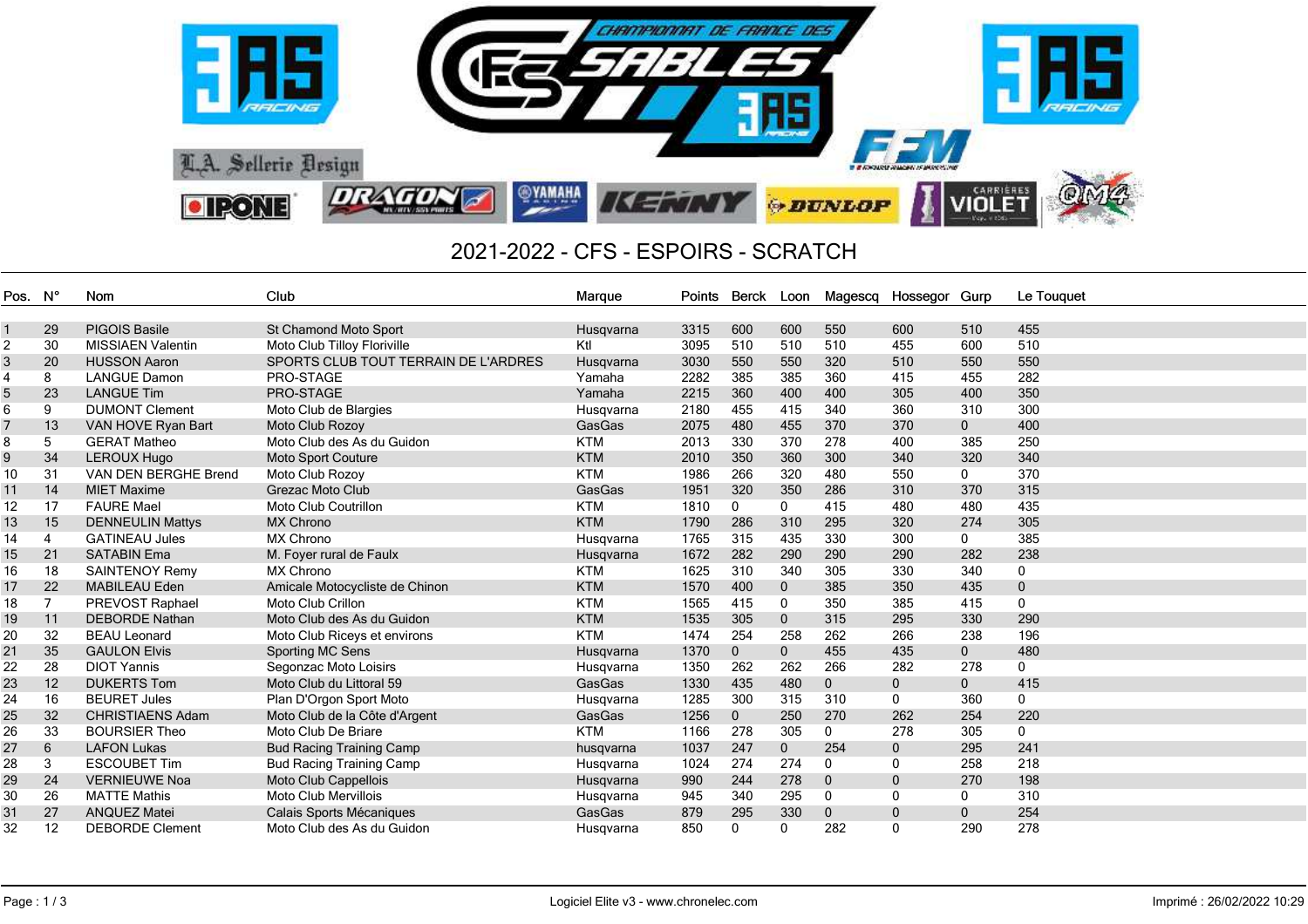

## 2021-2022 - CFS - ESPOIRS - SCRATCH

| Pos. N° |                | Nom                          | Club                                 | Marque     | Points | Berck Loon   |              |              | Magescq Hossegor Gurp |              | Le Touquet   |
|---------|----------------|------------------------------|--------------------------------------|------------|--------|--------------|--------------|--------------|-----------------------|--------------|--------------|
|         |                |                              |                                      |            |        |              |              |              |                       |              |              |
| 33      | 31             | <b>BERNY Romain</b>          | <b>MC</b> Brienon                    | GasGas     | 804    | $\mathbf 0$  | 286          | $\mathbf 0$  | 286                   | $\mathbf 0$  | 232          |
| 34      | 10             | <b>VANBAELEN Joshua</b>      | Moto Club Pecquencourt               | ktm        | 788    | 241          | 300          | 0            | 0                     | $\mathbf{0}$ | 247          |
| 35      | 36             | <b>RICCHIUTI Imad</b>        | Moto Club Basly                      | Husgvarna  | 769    | $\mathbf 0$  | $\mathbf 0$  | $\mathbf{0}$ | 274                   | 266          | 229          |
| 36      | 19             | <b>DUTRY Timeo</b>           | <b>MX Chrono</b>                     | <b>KTM</b> | 744    | 270          | 270          | $\mathbf{0}$ | $\mathbf{0}$          | $\mathbf{0}$ | 204          |
| 37      | 19             | <b>PELTIER Martin</b>        | Moto Club de Blargies                | Kawazaki   | 731    | $\mathbf{0}$ | 254          | $\Omega$     | 254                   | $\mathbf{0}$ | 223          |
| 38      | 32             | <b>JAUNIN Axel</b>           | <b>MC Holeshot Herbretais</b>        | Yamaha     | 674    | $\mathbf{0}$ | $\mathbf{0}$ | 247          | $\mathbf{0}$          | 232          | 195          |
| 39      | 51             | <b>FOURREAU Gabin</b>        | Moto Club des Sources                | Husqvarna  | 620    | $\mathbf{0}$ | $\mathbf 0$  | 0            | $\mathbf 0$           | 350          | 270          |
| 40      | 41             | <b>FAURE Mano</b>            | Moto Club Bruguieres                 | Husqvarna  | 600    | 0            | $\Omega$     | 0            | 0                     | $\Omega$     | 600          |
| 41      | 31             | <b>MAINDRU Amaury</b>        | Moto Club Château Gontier            | <b>KTM</b> | 600    | $\mathbf 0$  | $\mathbf 0$  | 600          | $\mathbf 0$           | $\mathbf{0}$ | $\mathbf 0$  |
| 42      | 36             | <b>SEGUIN Matis</b>          | Moto Club des Deux Sevres            | Gas gas    | 524    | $\mathbf 0$  | 0            | 274          | $\mathbf{0}$          | 250          | 0            |
| 43      | 19             | <b>HAUSSER Basil</b>         | Moto Club de Vieil Armand            | Husqvarna  | 516    | $\mathbf 0$  | $\mathbf{0}$ | 258          | 258                   | $\mathbf{0}$ | $\mathbf{0}$ |
| 44      | 25             | <b>SOULIER Tim</b>           | Moto Club Des Etangs                 | <b>KTM</b> | 505    | 258          | 247          | 0            | $\mathbf{0}$          | $\mathbf{0}$ | $\mathbf 0$  |
| 45      | 36             | <b>GELFUSA Tao</b>           | P.A.M. QUAD                          | <b>KTM</b> | 496    | $\mathbf 0$  | 282          | $\mathbf{0}$ | $\mathbf{0}$          | $\mathbf{0}$ | 214          |
| 46      | 27             | <b>MESLAND Kiara</b>         | Moto Club saint André                | Husqvarna  | 494    | $\mathbf{0}$ | $\mathbf{0}$ | 250          | $\mathbf{0}$          | 244          | $\mathbf{0}$ |
| 47      | 17             | <b>CADRON Thibo</b>          | Moto Club de Conde sur Escaut        | Husqvarna  | 476    | $\mathbf 0$  | 266          | $\mathbf{0}$ | $\mathbf{0}$          | $\mathbf{0}$ | 210          |
| 48      | 40             | <b>GOYER Sleny</b>           | Saint Valéry Motocross               | Husqvarna  | 435    | 0            | 0            | 435          | $\Omega$              | $\Omega$     | 0            |
| 49      | $\overline{c}$ | <b>DE RUYTER Simon</b>       | Moto Club Pecquencourt               | <b>KTM</b> | 370    | 370          | $\mathbf 0$  | 0            | $\mathbf{0}$          | 0            | $\mathbf 0$  |
| 50      | 57             | <b>MAUPIN Maxence</b>        | Les Whoops Flixecourtois             | <b>KTM</b> | 360    | $\mathbf{0}$ | $\Omega$     | $\Omega$     | $\Omega$              | $\Omega$     | 360          |
| 51      | 59             | <b>BOYER--CARLOT Raphael</b> | Moto Club Nord Seine & Marnais       | Husqvarna  | 330    | $\mathbf{0}$ | $\mathbf{0}$ | $\mathbf{0}$ | $\mathbf{0}$          | $\mathbf{0}$ | 330          |
| 52      | 71             | <b>CLEMENT Nicolas</b>       | <b>Moto Club Stainois</b>            | <b>KTM</b> | 320    | 0            | $\mathbf{0}$ | $\Omega$     | $\Omega$              | $\Omega$     | 320          |
| 53      | 40             | <b>TOURNESSI Yanis</b>       | Moto Club les Galipes                | <b>KTM</b> | 315    | $\mathbf{0}$ | $\mathbf 0$  | $\mathbf{0}$ | $\Omega$              | 315          | $\mathbf 0$  |
| 54      | 25             | <b>LESBARRERES Noan</b>      | <b>Bud Racing Training Camp</b>      | <b>KTM</b> | 315    | 0            | $\mathbf 0$  | $\Omega$     | 315                   | $\mathbf{0}$ | $\mathbf{0}$ |
| 55      | 33             | <b>DUMAS Lucas</b>           | Pargade Off Road                     | <b>KTM</b> | 300    | $\mathbf 0$  | $\mathbf{0}$ | 0            | 0                     | 300          | $\mathbf 0$  |
| 56      | 45             | <b>LAVIGNE Smael</b>         | Calais Sports Mécaniques             | <b>KTM</b> | 295    | 0            | 0            | $\Omega$     | $\Omega$              | $\mathbf{0}$ | 295          |
| 57      | 35             | <b>MOLET Kilian</b>          | SPORTS CLUB TOUT TERRAIN DE L'ARDRES | Yamaha     | 290    | 290          | $\mathbf{0}$ | $\mathbf 0$  | $\mathbf{0}$          | $\mathbf{0}$ | 0            |
| 58      | 16             | <b>VENTURINI Ethan</b>       | <b>Moto Cross Mont Bonvillers</b>    | Ktm        | 286    | $\mathbf{0}$ | $\Omega$     | $\Omega$     | $\Omega$              | $\mathbf{0}$ | 286          |
| 59      | 41             | <b>MAIGNE Paul</b>           | <b>Brigueuil MX Club</b>             | Husqvarna  | 286    | $\mathbf{0}$ | $\mathbf{0}$ | $\mathbf{0}$ | $\mathbf{0}$          | 286          | $\mathbf{0}$ |
| 60      | 68             | <b>GUEPIN Theo</b>           | Liovette Club Beauvais               | Husqvarna  | 274    | $\mathbf{0}$ | 0            | $\Omega$     | 0                     | 0            | 274          |
| 61      | 29             | <b>DUNET Robin</b>           | Sud Morvan MC                        | <b>KTM</b> | 270    | $\mathbf{0}$ | $\mathbf 0$  | 0            | 270                   | $\mathbf 0$  | $\mathbf 0$  |
| 62      | 69             | <b>FLORENCEAU Enzo</b>       | Wheeling Club saint Justois          | Gas gas    | 266    | $\mathbf 0$  | 0            | $\mathbf{0}$ | 0                     | 0            | 266          |
| 63      | 12             | <b>BONDUAEUX Armand</b>      | Mx Park Clastres 02                  | Husqvarna  | 262    | $\mathbf{0}$ | $\mathbf{0}$ | $\mathbf{0}$ | $\mathbf{0}$          | $\mathbf{0}$ | 262          |
| 64      | 46             | RAYR Hippolyte               | Auto Moto Club Morbihan              | <b>KTM</b> | 262    | $\mathbf{0}$ | $\Omega$     | $\Omega$     | $\Omega$              | 262          | $\mathbf{0}$ |